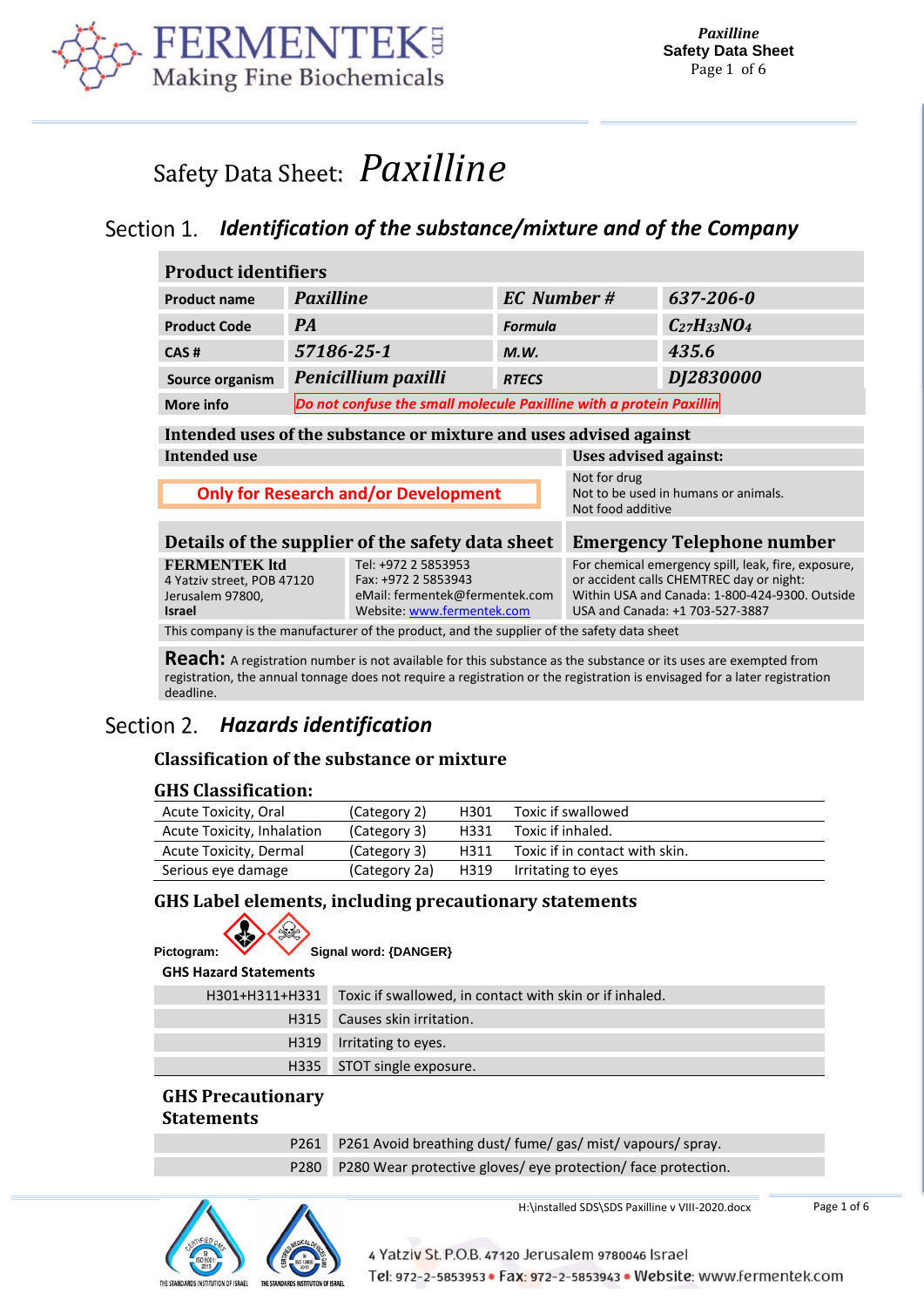

| P301 + P310 IF SWALLOWED: Immediately call a POISON CENTER/doctor                                                                                      |
|--------------------------------------------------------------------------------------------------------------------------------------------------------|
| P305 + P351 + P338 IF IN EYES: Rinse cautiously with water for several minutes. Remove contact<br>lenses, if present and easy to do. Continue rinsing. |
| P311 Call a POISON CENTER / doctor.                                                                                                                    |

#### *Composition/information on ingredients* Section 3.

| <b>Substance</b> |                                                         |
|------------------|---------------------------------------------------------|
| Substance name:  | Paxilline                                               |
|                  | CAS Registry #:57186-25-1                               |
|                  | Molecular Formula: C27H33NO4<br>Molecular Weight: 435.6 |
|                  | Acute Toxicity, Oral (Category 3 H301)                  |
|                  | Acute Toxicity, Inhalation (Category 3) H331            |
|                  | Acute Toxicity, Dermal (Category 2) H315                |
|                  | Skin irritation (Category 2), H315                      |
|                  | Irritating to eyes (Category 2a), H319                  |
|                  | STOT single exposure (Category 3), H335                 |
| <b>Mixture</b>   | Not mixture.                                            |

## *First Aid Measures*

## **Description of First Aid Measures**

| General advice:      | Consult a physician. Show this safety data sheet to the doctor in attendance.                                                                                                                                                                                                                                                                                                      |
|----------------------|------------------------------------------------------------------------------------------------------------------------------------------------------------------------------------------------------------------------------------------------------------------------------------------------------------------------------------------------------------------------------------|
| Ingestion:           | Do NOT induce vomiting. Call a physician or poison control center immediately. Never<br>give anything by mouth to an unconscious person. Drink plenty of water. Clean mouth<br>with water and drink afterwards plenty of water. Call a physician                                                                                                                                   |
| Inhalation:          | Immediate medical attention is required Remove to fresh air If not breathing, give<br>artificial respiration Avoid direct contact with skin. Use barrier to give mouth-to-mouth<br>resuscitation. Artificial respiration and/or oxygen may be necessary Call a physician<br>Move to fresh air in case of accidental inhalation of vapors. If symptoms persist, call a<br>physician |
| <b>Skin Contact:</b> | Wash off immediately with soap and plenty of water while removing all contaminated<br>clothes and shoes. Wash contaminated clothing before reuse. Wash off immediately<br>with plenty of water. If skin irritation persists, call a physician.                                                                                                                                     |
| Eye contact:         | Immediately flush with plenty of water. After initial flushing, remove any contact lenses<br>and continue flushing for at least 15 minutes. Keep eye wide open while rinsing. If<br>symptoms persist, call a physician.                                                                                                                                                            |

## *Fire-fighting measures*

## **Extinguishing media**

| Suitable extinguishing media   | Use water spray, alcohol-resistant foam, dry chemical or carbon dioxide.                         |
|--------------------------------|--------------------------------------------------------------------------------------------------|
| Unsuitable extinguishing media | None                                                                                             |
| Hazardous combustion products  | Carbon oxides, Nitrogen oxides (NOx)                                                             |
| Advice for firefighters        | Wear self-contained breathing apparatus for fire fighting if necessary. Wear<br>protective suit. |

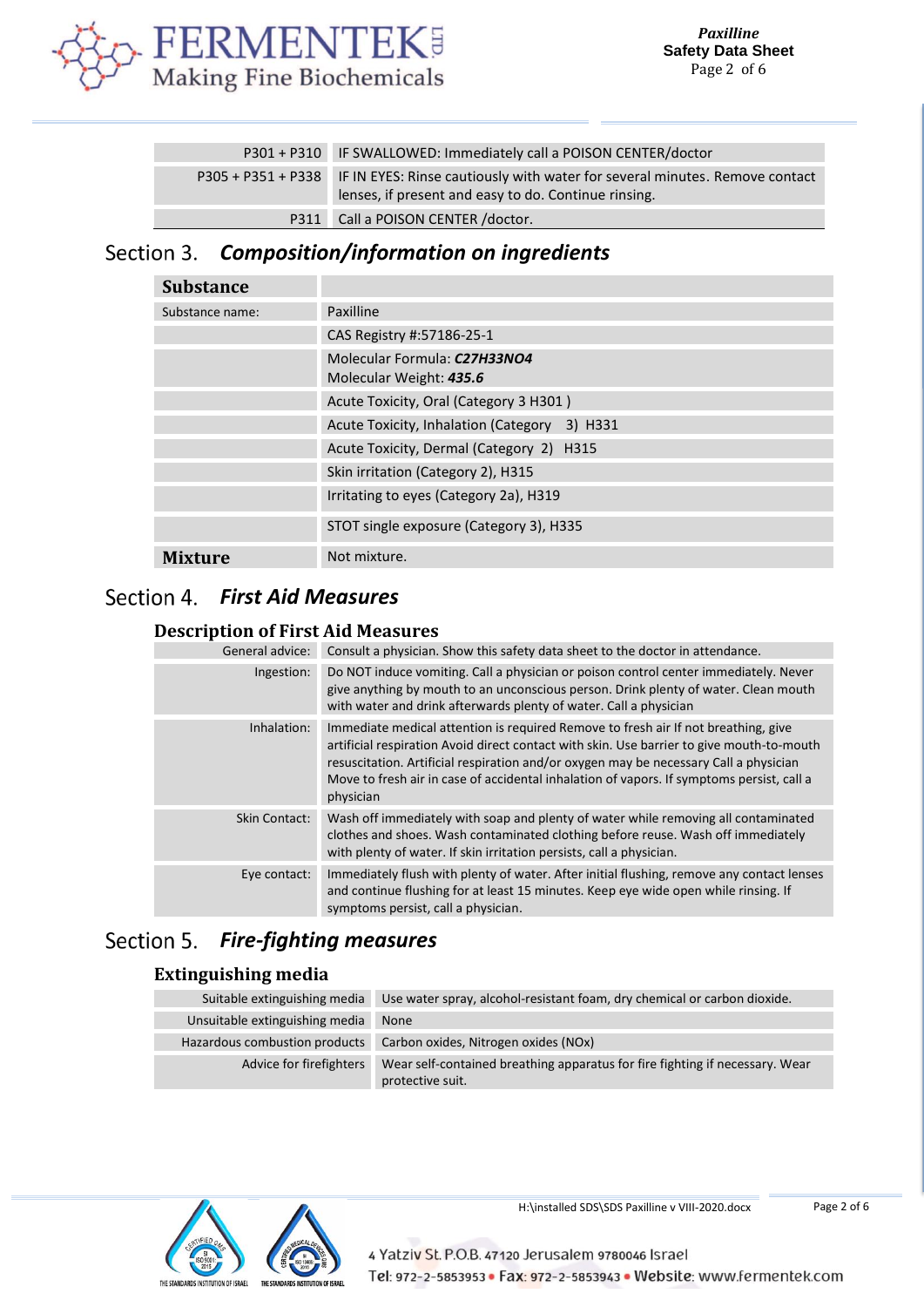

## *Accidental release measures*

## **Personal precautions, protective equipment and emergency procedures**

| Personal precautions      | Use personal protective equipment as required. Keep people away from<br>and upwind of spill/leak. |
|---------------------------|---------------------------------------------------------------------------------------------------|
| Environmental precautions |                                                                                                   |
| Environmental precautions | Prevent further leakage or spillage if safe to do so. Prevent product from<br>entering drains.    |

#### **Methods and material for containment and cleaning up**

| Methods for containment: | Prevent further leakage or spillage if safe to do so. Cover powder spill with<br>plastic sheet or tarp to minimize spreading. Dike far ahead of liquid spill for<br>later disposal.                                                                                               |
|--------------------------|-----------------------------------------------------------------------------------------------------------------------------------------------------------------------------------------------------------------------------------------------------------------------------------|
| Methods for cleaning up: | Cover liquid spill with sand, earth or other non-combustible absorbent<br>material (e.g. sand, earth, diatomaceous earth, and vermiculite). Cover<br>powder spill with plastic sheet or tarp to minimize spreading. Sweep up<br>and shovel into suitable containers for disposal. |

## Section 7. **Handling and storage**

## **Precautions for safe handling**

| Advice on safe handling: | Avoid contact with skin, eyes or clothing. Use personal protective<br>equipment as required. Wash contaminated clothing before reuse. Do not<br>breathe dust/fume/gas/mist/vapors/spray. Do not eat, drink or smoke<br>when using this product. |
|--------------------------|-------------------------------------------------------------------------------------------------------------------------------------------------------------------------------------------------------------------------------------------------|
|                          | Conditions for safe storage, including any incompatibilities                                                                                                                                                                                    |
| Storago Conditions:      | Keep container tightly closed in a dry and well ventilated place                                                                                                                                                                                |

| <b>Storage Conditions:</b> | Keep container tightly closed in a dry and well-ventilated place.<br>Store at -20 °C.<br>Light sensitive<br>Keep out of the reach of children. |
|----------------------------|------------------------------------------------------------------------------------------------------------------------------------------------|
| Incompatible materials:    | None known based on information available                                                                                                      |

## *Exposure Controls/Personal Protection*

| <b>Exposure Limits</b>           | No occupational exposure limits are listed for this material.<br>OSHA Permissible Exposure Limits<br>NIOSH Recommended Exposure Limits<br><b>ACGIH Threshold Limit Values</b> | No Data Available<br>No Data Available<br>No Data Available |
|----------------------------------|-------------------------------------------------------------------------------------------------------------------------------------------------------------------------------|-------------------------------------------------------------|
| <b>Engineering Controls:</b>     | Use process enclosures, local exhaust ventilation, or other engineering<br>controls to control airborne levels low.                                                           |                                                             |
| Appropriate engineering controls | Showers, Eyewash stations, Ventilation systems                                                                                                                                |                                                             |
| <b>Work/Hygienic Practices</b>   | Avoid contact with skin, eyes and clothing. Wash hands before breaks and<br>immediately after handling the product. Use fumehood for routine work                             |                                                             |

#### **Personal protective equipment**

| Eye Protection:         | Safety glasses                                          |
|-------------------------|---------------------------------------------------------|
| Hand protection:        | Protective Gloves: Compatible chemical-resistant gloves |
| <b>Body Protection:</b> | Protective Clothing: Lab coat                           |
| Respiratory protection: | Respiratory Equipment: NIOSH approved respirator        |

## *Physical and chemical properties*

## **Physical / chemical properties**

| Physical State at room temperature | Solid / powder |
|------------------------------------|----------------|
| Appearance                         | powder         |



4 Yatziv St. P.O.B. 47120 Jerusalem 9780046 Israel Tel: 972-2-5853953 · Fax: 972-2-5853943 · Website: www.fermentek.com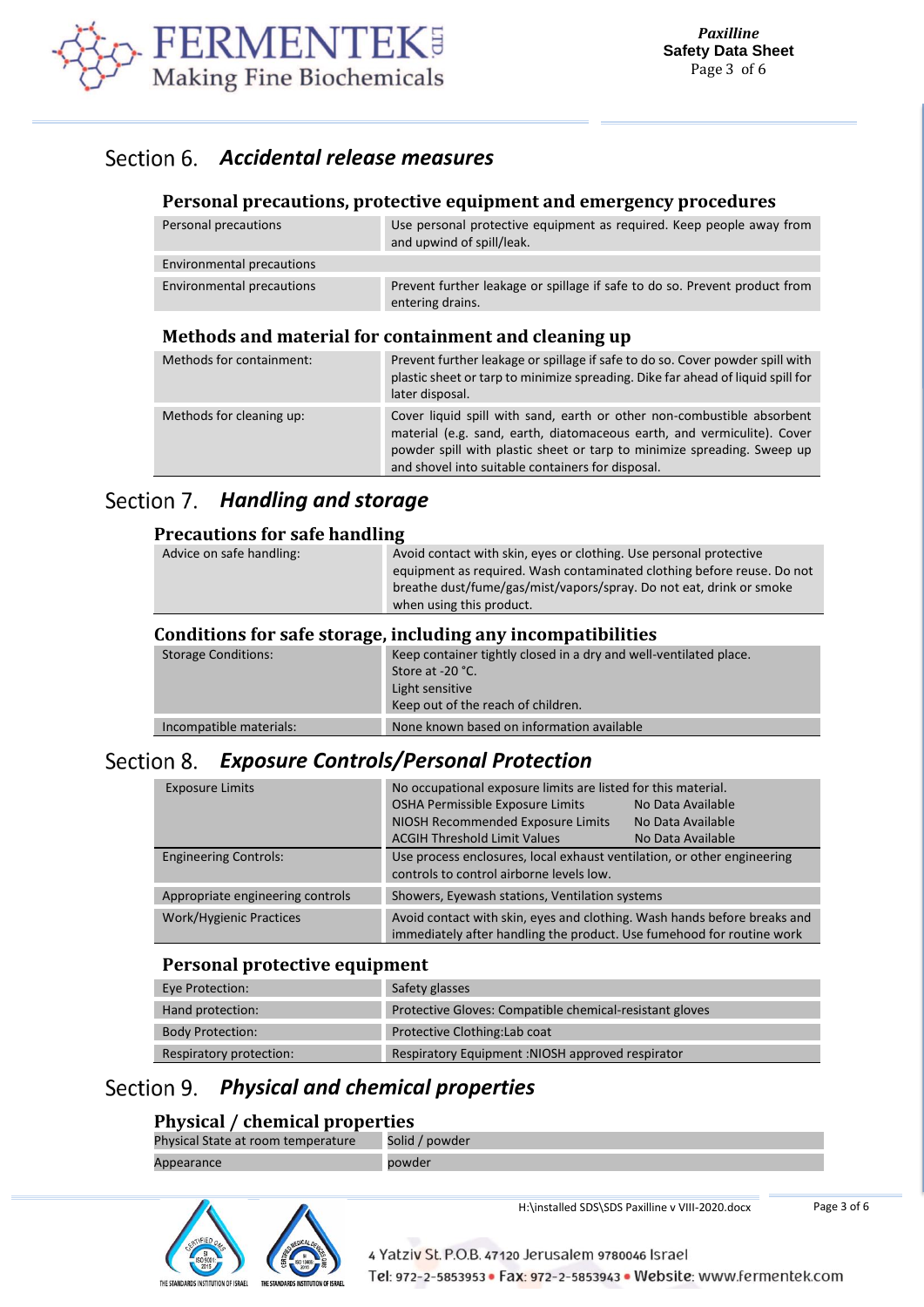

Color White to offwhite

**No further safety relevant data are available**

## *Stability and reactivity*

| <b>Reactivity:</b>                         | No information available.          |
|--------------------------------------------|------------------------------------|
| <b>Chemical stability:</b>                 | Stable under normal conditions.    |
| <b>Conditions to avoid:</b>                | Heat, flames and sparks. Sunlight. |
| Incompatible materials:                    | Strong reducers and exidizers      |
| <b>Possibility of Hazardous Reactions:</b> | None under normal processing       |
| <b>Hazardous decomposition products:</b>   | Carbon oxides, Nitrogen oxides     |

#### Section 11. *Toxicological information*

### **Information on toxicological effects**

**The toxicological effects of this product have not been thoroughly studied.**

| <b>Acute Toxicity</b>                   |                                                                                                                                                                                                                                    |
|-----------------------------------------|------------------------------------------------------------------------------------------------------------------------------------------------------------------------------------------------------------------------------------|
| Oral                                    | Mouse, Oral, LD50>227 mg/kg / "Toxicology, Biochemistry and Pathology of<br>Mycotoxins," Uraguchi, K and M. Yamazaki, eds., New York, John Wiley & Sons,<br>Inc., 1978 ; Volume(issue)/page/year: -,108,1978                       |
| Skin corrosion/irritation:              | No quantitative experimental data available                                                                                                                                                                                        |
| Serious eye damage/eye irritation:      | No quantitative experimental data available. No data present in RTECS.                                                                                                                                                             |
| Respiratory or skin sensitization:      | No quantitative experimental data available                                                                                                                                                                                        |
| Germ cell mutagenicity:                 | No data available                                                                                                                                                                                                                  |
| Carcinogenicity:                        | IARC:<br>No component of this product present at levels greater than or equal to 0.1% is<br>identified as probable, possible or confirmed human carcinogen by the or<br>dentified as a known or anticipated carcinogen by the IARC |
| Reproductive toxicity / Teratogenicity: | No data available                                                                                                                                                                                                                  |
| $STOT-SE$ – single exposure (GHS):      | Inhalation – Respiratory tract. May cause respiratory irritation.                                                                                                                                                                  |
| STOT-RE – repeated exposure (GHS):      | No data available                                                                                                                                                                                                                  |
| Aspiration hazard:                      | No data available                                                                                                                                                                                                                  |
| Additional information:                 | RTECS: DJ2830000                                                                                                                                                                                                                   |

## *Ecological Information*

| Eco-Toxicity          | No further relevant information available  |
|-----------------------|--------------------------------------------|
| Other adverse effects | No further relevant information available. |

## *Disposal Considerations*

#### **Waste treatment methods**

| Waste from residues / unused products | Dispose of in accordance with local regulations |
|---------------------------------------|-------------------------------------------------|
| Contaminated packaging                | Dispose of as unused product                    |



H:\installed SDS\SDS Paxilline v VIII-2020.docx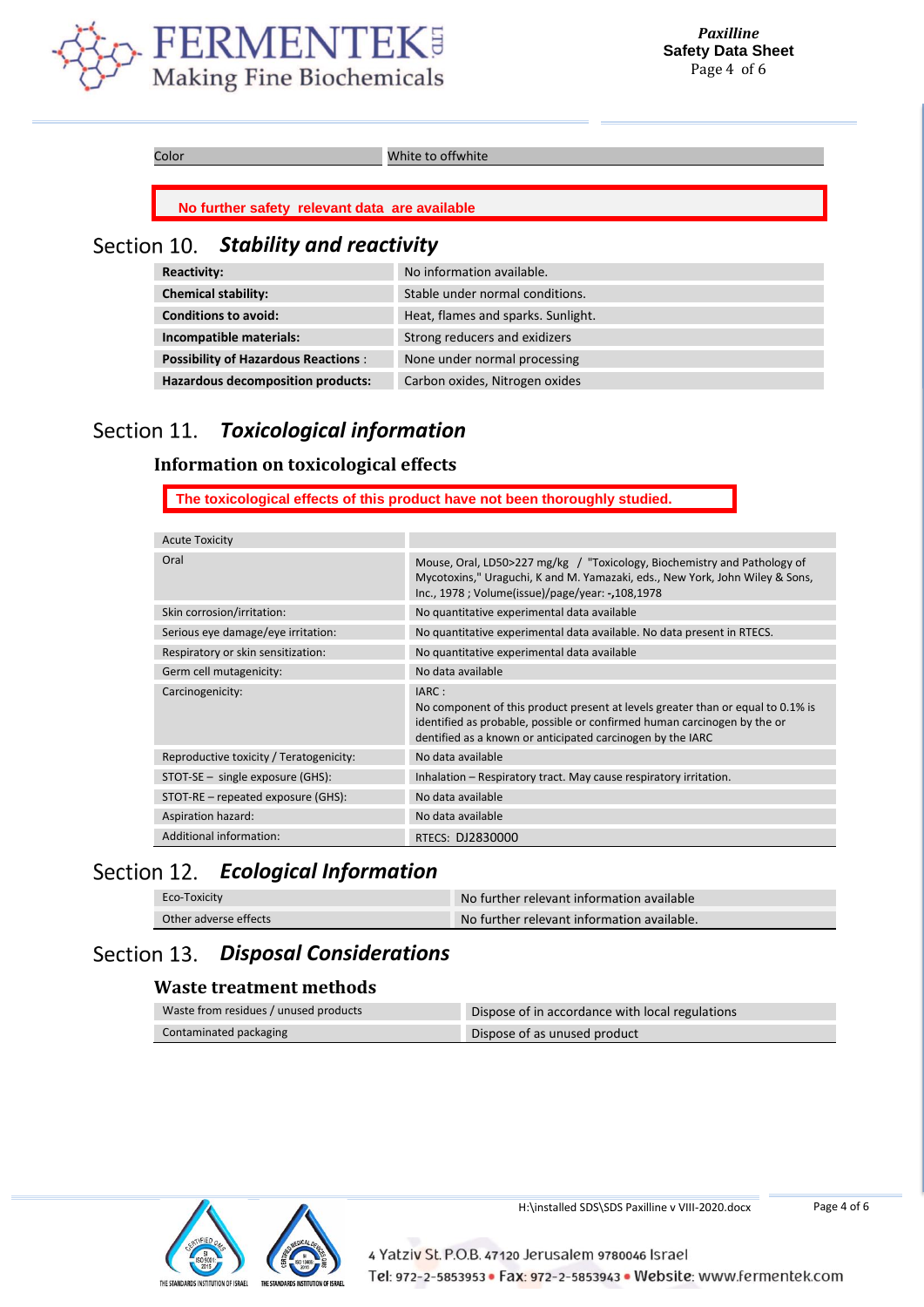

#### Section 14. *Transport information*

#### **UN number, Proper Shipping Name, Transport Hazard Class, packing group**

|                                                  | <b>US DOT</b>                                                                  | ADR/RID:                                                                       | IMDG:                                                                          | <b>IATA</b>                                                                    |
|--------------------------------------------------|--------------------------------------------------------------------------------|--------------------------------------------------------------------------------|--------------------------------------------------------------------------------|--------------------------------------------------------------------------------|
| <b>UN Number</b><br>UN proper shipping name      | 3462<br>Toxins, extracted from<br>living sources, solid,<br>n.o.s. (Paxilline) | 3462<br>Toxins, extracted from<br>living sources, solid,<br>n.o.s. (Paxilline) | 3462<br>Toxins, extracted from<br>living sources, solid,<br>n.o.s. (Paxilline) | 3462<br>Toxins, extracted from<br>living sources, solid,<br>n.o.s. (Paxilline) |
| <b>Transport Hazard Class</b><br>& Packing Group | 6.1<br>Pg II                                                                   | 6.1<br>Pg II                                                                   | 6.1<br>Pg II<br>Not marine polutant                                            | 6.1<br>Pg II                                                                   |

## **Additional information**

| Excepted quantities (EQ)           | Code: E5                          | Maximum net quantity<br>per inner packaging: 1 g                                                                                                                                                                                                    | Maximum net quantity<br>per outer packaging: 300<br>g |
|------------------------------------|-----------------------------------|-----------------------------------------------------------------------------------------------------------------------------------------------------------------------------------------------------------------------------------------------------|-------------------------------------------------------|
| De Minimis Quantities<br>exemption | Dangerous Goods/Excepted Quantity | When sold in quantities of less than or equal to 1 mL, or 1 g, with an Excepted<br>Quantity Code of E1, E2, E4, or E5, this item meets the De Minimis Quantities<br>exemption, per IATA 2.6.10. Therefore, packaging does not have to be labeled as |                                                       |

#### Section 15. *Regulatory information*

## **Safety, health and environmental regulations/legislation**

| USA/TSCA              | This product is not listed on the USA TSCA ("For research only")                                                                                                                                 |  |  |
|-----------------------|--------------------------------------------------------------------------------------------------------------------------------------------------------------------------------------------------|--|--|
| <b>SARA 302</b>       | SARA 302: No chemicals in this material are subject to the reporting requirements of<br>SARA Title III, Section 302.                                                                             |  |  |
| <b>SARA 313</b>       | SARA 313: This material does not contain any chemical components with known CAS<br>numbers that exceed the threshold (De Minimis) reporting levels established by SARA<br>Title III, Section 313 |  |  |
| SARA 311/312          | Acute health hazard, chronic health hazard.                                                                                                                                                      |  |  |
| <b>EU ECHA Status</b> | This product is registered with the EU ECHA<br>under number 637-206-0637-206-0637-<br>206-0637-206-0                                                                                             |  |  |
| CA: DSL/NDSL Status   | This product is not listed on the Canadian DSL/NDSL                                                                                                                                              |  |  |
|                       |                                                                                                                                                                                                  |  |  |

## **Substance specific safety, health and environmental regulations/legislation**

| International Chemical Weapons Convention (CWC) Schedules of Toxic Chemicals<br>and Precursors                                    | Neither banned nor restricted |
|-----------------------------------------------------------------------------------------------------------------------------------|-------------------------------|
| Restrictions on the marketing and use of certain dangerous substances and<br>preparations                                         | Neither banned nor restricted |
| Regulation (EC) No 649/2012 of the European Parliament and the Council<br>concerning the export and import of dangerous chemicals | Neither banned nor restricted |
| Candidate List of Substances of Very High Concern for Authorisation                                                               | Neither banned nor restricted |

## *Other information*

## **Date of revision: Monday, 7 September, 2020**

#### **Disclaimer**

The information provided in this Safety Data Sheet is correct to the best of our knowledge, information and belief at the date of its publication. The information given here is designed only as guidance for safe handling, use, processing, storage, transportation, disposal and release and is not to be considered a warranty or quality specification. The information relates only to the specific material designated and may not be valid for such material used in combination with any other materials or in any process, unless specified in the text.



H:\installed SDS\SDS Paxilline v VIII-2020.docx

Page 5 of 6

4 Yatziv St. P.O.B. 47120 Jerusalem 9780046 Israel Tel: 972-2-5853953 · Fax: 972-2-5853943 · Website: www.fermentek.com